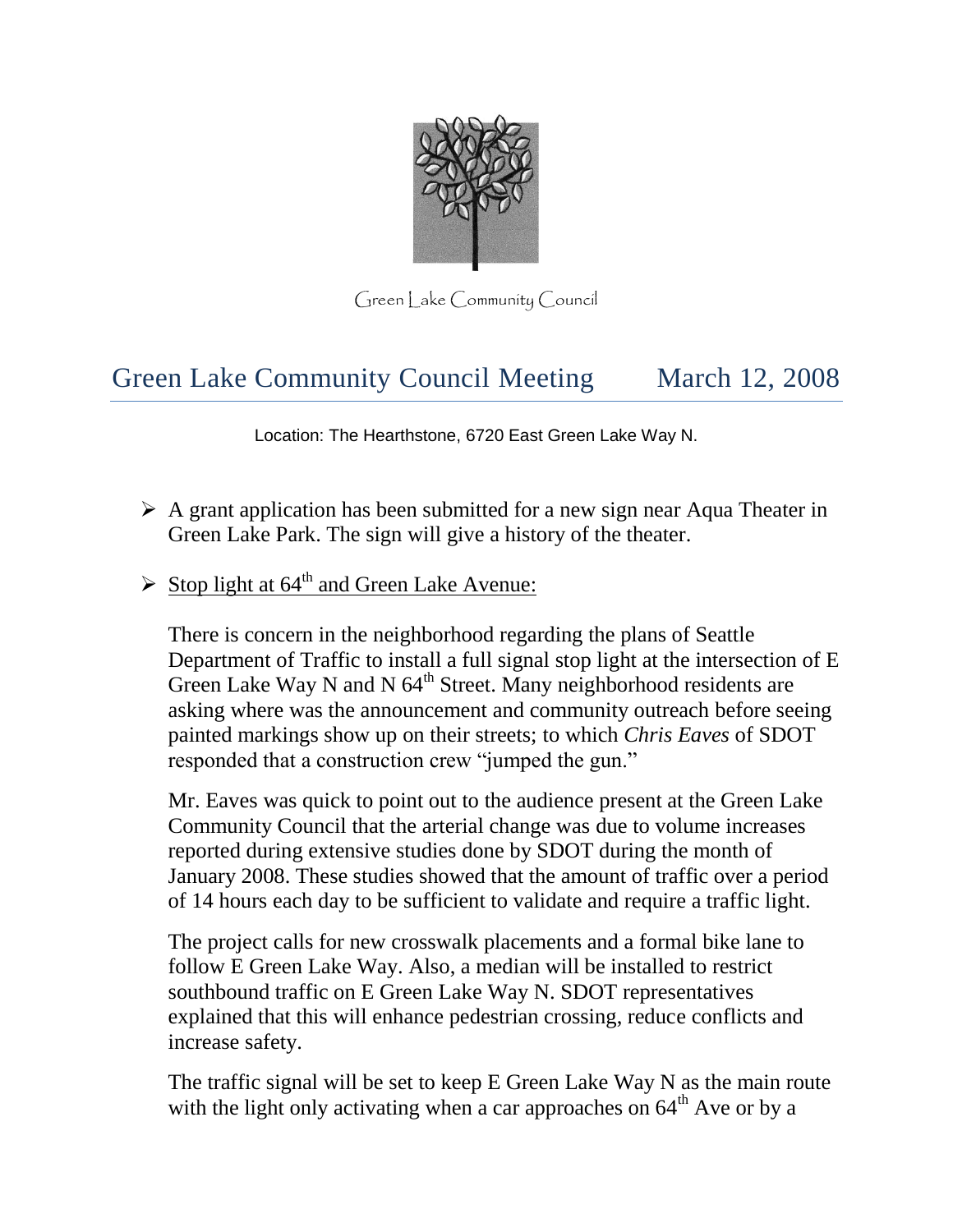pedestrian. Through a process called "platooning," a maximum of 4 cars per minute will travel on  $64^{\text{th}}$  Ave. This should cause faster entrance or exit onto E Green Lake but, as Chris Eaves points out, "people don't always act as computer models do; our plan is to install the light and then continue monitoring the flow of traffic to determine appropriate timing."

 $\triangleright$  Old VFW building sale and new plans for the site:

The old Veterans of Foreign Wars building was purchased by Alison Stage and is being renovated into a children's book store for ages  $0 - 9$ . The building is located at the intersection of Mapleleaf, Woodlawn and 73<sup>rd</sup> Avenue. Ms. Stage is planning to offer the building for community activities and will work with the Billings Middle School who currently leases the top 2 floors to have the doors open to the public on the Memorial Day weekend.

Update on the old Vitamilk project at Green Lake Village:

Lorig Development has halted construction on the middle block building until an anchor tenant can be located. A fitness center is one possibility being looked into and the company hopes to continue by summer 2008. They are also looking to secure a grocery store in what Lorig is calling the "South Block."

# $\triangleright$  Update on the old Albertson's project:

Michael Garrell of TCR addressed the GLCC to give an update on the mixed use development; a project started in October of 2007. Mr. Garrell reported that the construction is ahead of schedule as of March 2008 and TCR is expecting to complete the project in the summer of 2009. The building will have 16,000 sq. feet of ground floor retail space below 205 apartment units along with 2 levels of underground parking. Possible retail tenants include a restaurant and a bank.

# $\triangleright$  Update on the 72<sup>nd</sup> & Aurora Avenue Shell Station project:

Talk of plans to develop the station into at mixed use building containing 30 residential condos and 1 floor of retail space are movin sewage is picked up and first directed towards Lake Union until the flooding becomes too great.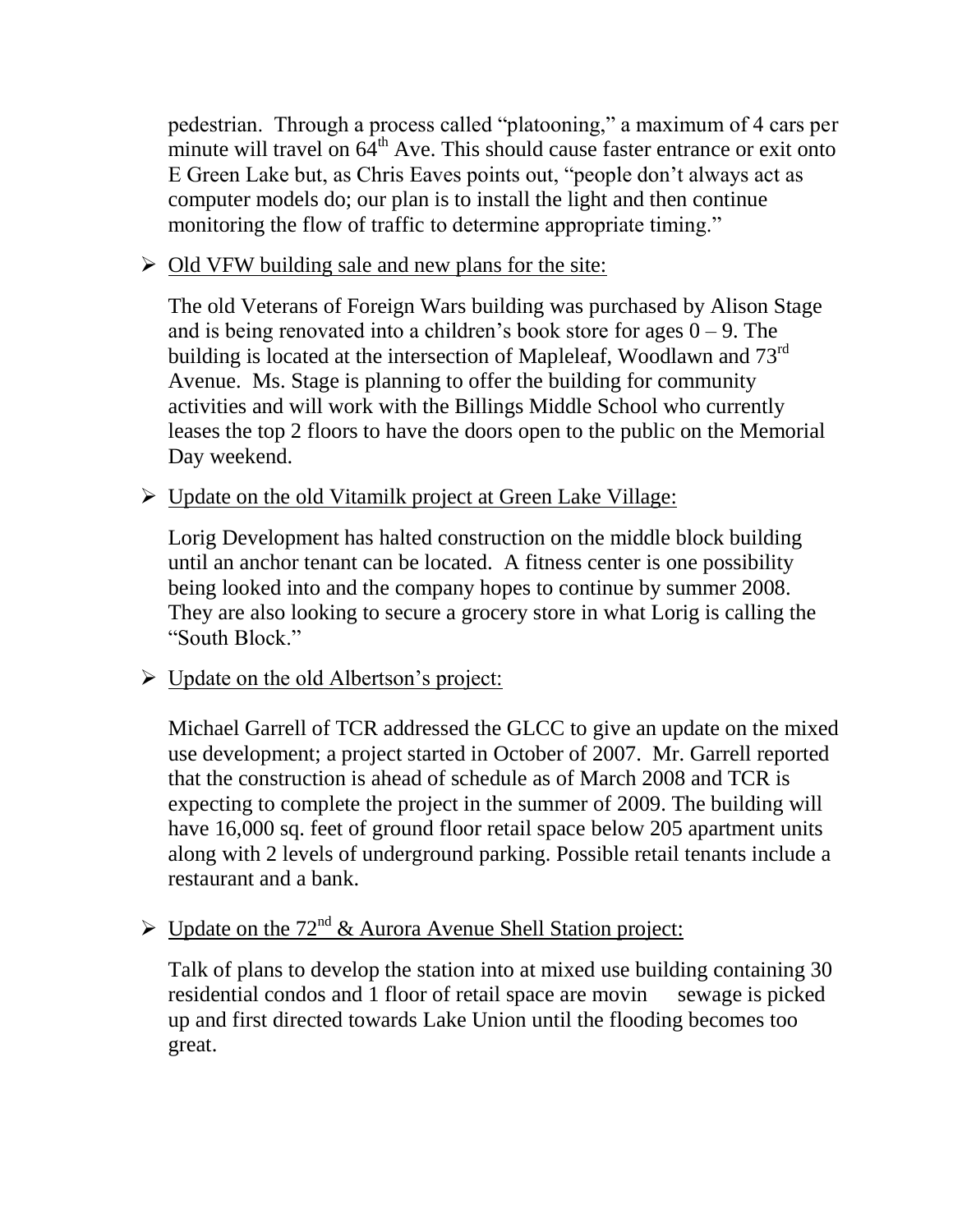On a separate issue, a speaker from the King County Small Lakes Dept. will present data from 3 years of studies on blue-green algae at the next FOGL meeting on Tuesday, March 18, and the community members present will determine if we should institute a monitoring system as occasional blooms have been showing up in Green Lake.

A public election will be held at the March  $18<sup>th</sup>$  meeting for the next President and Secretary of the Friends of Green Lake board of directors. Also, we will review the bylaws which need to be changed to conform to IRS rules on tax deductable donations, and have a vote on approval by FOGL members.

### ▶ Report on Aurora Avenue Action Agenda meetings by Ref Lindmark:

The Action Agenda is a large group of residents, local business owners and community leaders who came together to create action items related to issues affecting the Aurora Avenue corridor between  $72<sup>nd</sup>$  and  $90<sup>th</sup>$  Avenues. The proposal will present solutions to the community for validation and then brought to the Seattle City Mayor's office.

A mailing list is available and the task force invites you to learn more about the Aurora Avenue Action Agenda at their community event on Tuesday March 25, 2008, from  $6 - 8$ pm at the Bethany Community Church (8023) Green Lake Drive North) and on their website: http://groups.google.com/group/aaactionagenda

#### Green Lake Community Events Calendar:

The Green Lake Community Council has created an online calendar as a place for local residents, businesses and other community centers to announce all events in the Green Lake neighborhood. The calendar can be found on both the Green Lake Community Council and Friends of Green Lake websites and will be updated continually as we receive notice of community events. Please feel free to send an email to [greenlakecommunitycalendar@gmail.com](mailto:greenlakecommunitycalendar@gmail.com) to add your event!

#### Public election to fill GLCC Vice-Chair Position:

A public election by Green Lake neighbors, present at the March 12, 2008 Green Lake Community Council meeting was held to fulfill the vacant